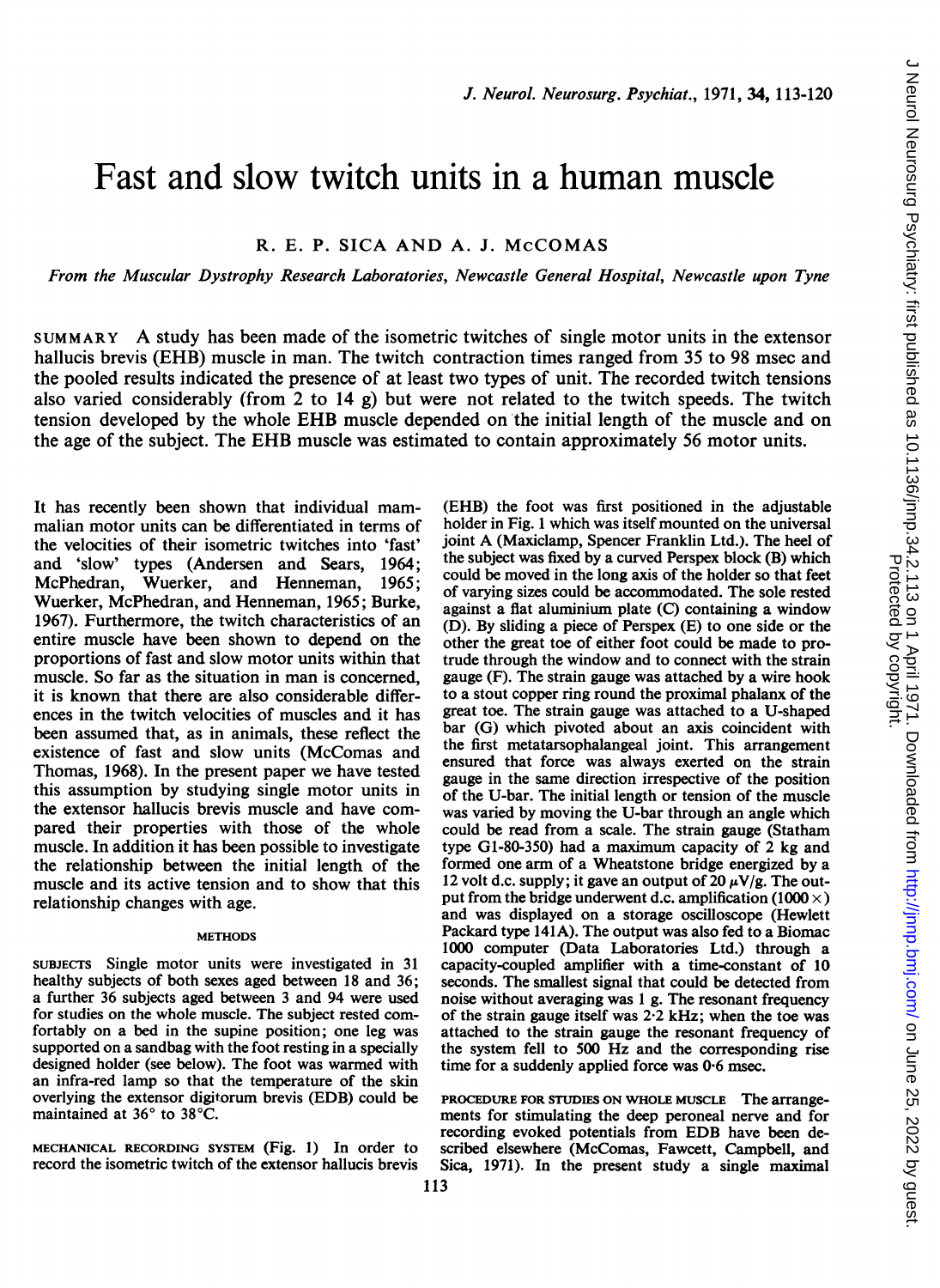

FIG. 1. Adjustable foot holder for EHB twitch experiments, viewed from the side (left) and the front (right). In the latter view the U-bar has been rotated into a plane parallel with that of the base-plate (C). For description of parts and technique of use, see text.

stimulus was delivered to the deep peroneal nerve and the isometric twitch recorded. In early experiments, it was shown that repetitive activity in the motor nerve terminals did not occur, since the responses to single and double stimuli, 200  $\mu$ sec. apart, were identical (Fig. 2A; see also Brown and Matthews, 1960). However, if an 'F' wave (Magladery and McDougal, 1950) was present in the electromyogram the twitch was repeated after a delay of 10 seconds (to prevent 'staircase' phenomena, cf. Desmedt and Hainaut, 1968; Slomic, Rosenfalck, and Buchthal, 1968). In some subjects it proved difficult to excite the short extensor maximally without involving the long extensor as well; in these subjects the stimulating electrodes were moved distally so that the cathode la $\overline{\mathbb{Q}}$ over the lateral terminal branch of the deep peroneal nerve at the medial border of EDB. With the cathode in this distal position, it was not possible to monitor the electromyogram and thereby to detect 'F' wave diecharges. Instead several isometric twitches were recorded and, if there were differences in the contraction times, the smallest value was selected. The muscles were examined at optimal initial tensions; these were  $0.8$  to  $1.2$  kg in subjects between the ages of 16 and 60 and less for younger or older subjects (see Results). younger or older subjects (see Results).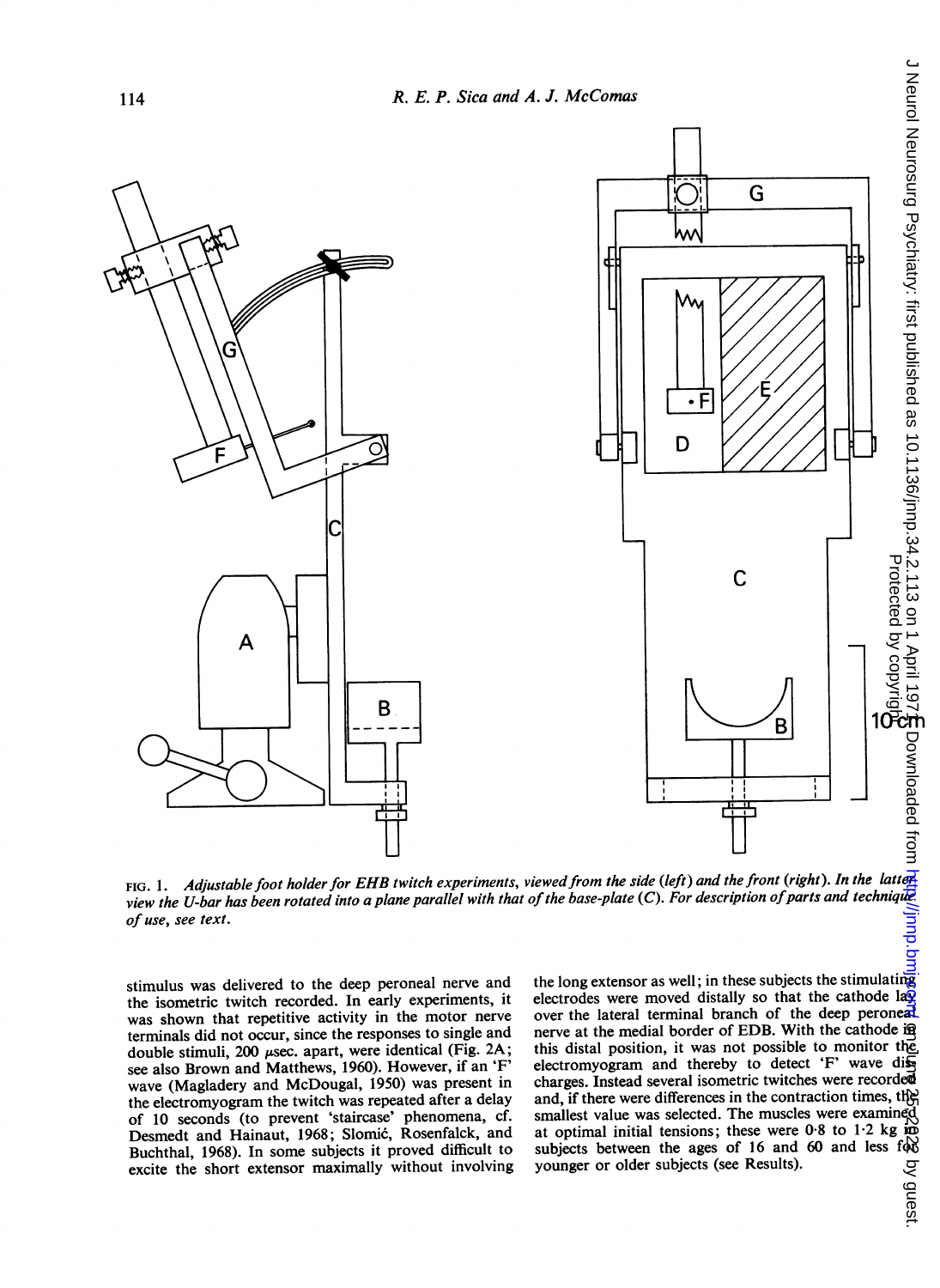R.S., o<sup>7</sup>, 30 yrs, control

SINGLE UNIT STUDIES In each subject both legs were studied and stimuli were applied first to the deep peroneal nerve and then to its medial terminal branch. The stimuli were delivered every two seconds and their intensities were gradually increased from subthreshold values until all-or-nothing responses could be seen on the oscilloscope. Sixteen twitches were then averaged with a Biomac 1000 computer, together with two <sup>5</sup> msec. calibration pulses each representing <sup>5</sup> g and separated from the other by 120 or 250 msec. All recordings were made at initial tensions of  $1.0-1.2$  kg.

STATISTICAL TREATMENT Means have been expressed with standard deviations throughout the text. Significances of differences between means were calculated using the Student  $t$  test.

#### RESULTS

EFFECT OF PASSIVE STRETCH The relationship between the initial tension imposed upon the EHB muscle and the tension developed during the isometric twitch was investigated in subjects of different ages. Figure 2Bshows that in young adults (bottom)a linear relationship between these two factors was maintained until a tension was reached which corresponded to the limit of passive plantar flexion of the great toe. An example of the mechanical response of the muscle with the toe in this extreme position is given in Fig. 2A.

It should be noted that only part of the recorded initial tension in Fig. 2B will have been transmitted to EHB, since the remainder will have been dissipated on other tissues attached to the dorsum of the great toe, especially the tendon of the long extensor muscle. In contrast to young subjects, elderly ones developed an appreciable fraction of the maximum twitch tension when the toe was in the resting position and no passive stretch had been applied. In these subjects a relatively small initial tension was required for the development of maximum twitch tension. If the toe was plantarflexed beyond the position corresponding to this optimal initial tension, the force of the isometric twitch declined (Fig. 2B, top). In middle-aged subjects the optimal initial tension could also be determined and lay close to the limit of passive flexion of the toe (Fig. 2B, middle).

TWITCH CHARACTERISTICS IN SUBJECTS OF DIFFERENT AGES Figure 3(a, b) (see also Fig. 5) shows the contraction and half-relaxation times of maximal isometric muscle twitches in 59 controls aged 3 to 58. In 29 of these subjects the twitch was also examined in the opposite EHB muscle. These paired results were found to be in good agreement; thus the mean discrepancy between the contraction times was  $5.2 \pm 7.2\%$ , while the corresponding value for the

FIG. 2A. Superimposed electrical and mechanical responses of EHB muscle to stimulation of deep peroneal nerve with (1) a single shock, and (2) two shocks separated by  $200$  $\mu$ sec. The close correspondence between the two records  $indicates$  absence of 'back-firing' in the motor nerve terminals (see text). In the control subject the active tension was 520 g, while the contraction and half-relaxation times were 57 and 42 msec respectively.

10 msec



FIG. 2B. Effect of passive muscle stretch on twitch tensions in three subjects at different ages. Curves have been fitted by eye; values in brackets indicate ages of subjects. The resting length of a muscle corresponded to zero initial tension, while plantar flexion of the great toe was complete when  $10$  to  $1.2$  kg had been applied. The curves represent typical results at the different ages; altogether 26 subjects were investigated.

half-relaxation time was  $13.2 \pm 11.1\%$ . These values and those of single units (see later) will have been affected by the elasticity of the muscle tendons; thus the twitches recorded from tendon-free muscles would have been faster than those observed in the present study. In Fig. 3(a) it can be seen that, in subjects aged between <sup>3</sup> and 58, there was no correlation between contraction time and age. However,

 $5mV$ 

 $200q$ 

 $EHB-R$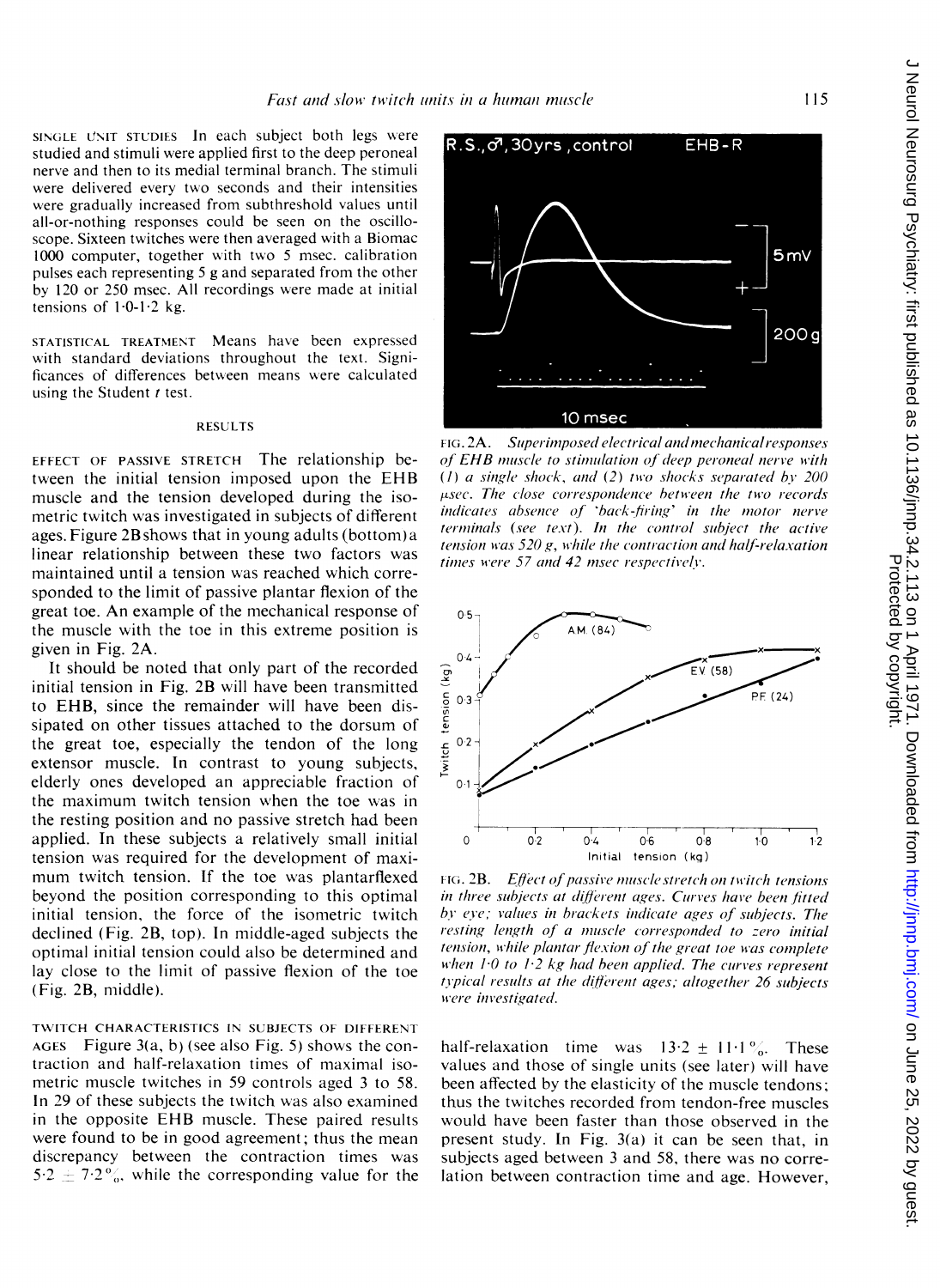

correlation coefficient for the values over the entire age spectrum is small, there is a significant difference between results in children and adults (see text).

although the twitch contraction times of 3 year old The variation in contraction times is evident  $\vec{p}$ children had already attained mature values, the Fig. 5 where the values for 122 single units have been mean half-relaxation time for the 14 children aged 16 compared with those for the corresponding 61 EHE or less was still significantly prolonged compared muscles (31 subjects). It can be seen that the conwith that of older subjects (62.8  $\pm$  8.8 and 52.5  $\pm$  traction times of the single units varied from 35 to 9.7 msec respectively,  $P = \langle 0.001 \rangle$ . Finally, in Fig. 3(c) the maximal twitch tensions of the same subjects are shown. Since the recorded tensions distributed in two groups with contraction times of would be affected by the distance between the attach-<br>35 to 74 and 78 to 98 msec respectively; the signifiant ment of the strain gauge to the toe and the metatarsop Ihalangeal joint, care was taken to make this the first group is considered later (see Discussion). distance as constant as possible in the adults The twitch tensions of the 122 units investigated (2-3 cm). From measurements made on a foot postmortem it appeared that the tension developed by an value of 5.5 g (Fig. 6(a)). Consideration was given adult muscle was approximately 3.5 times the recorded value. This reduction in the recorded functional relationship between the speed of its value was due to the fact that the EHB tendon was attached to the base of the proximal phalanx and, also, that the angle of insertion was oblique. In mental results (Fig. 6(b)).

J Neurol  $80$  and  $\bullet$  and  $\bullet$  ine youngest subjects examined the distance of the 80  $\degree$ . was half that in adults; therefore the true tension would probably have been almost twice the recorded  $60 - \cdot \cdot \cdot \cdot \cdot$   $\cdot \cdot \cdot \cdot \cdot$   $\cdot \cdot \cdot$   $\cdot \cdot \cdot \cdot$  value. In the present study the maximum twitch tensions, like the time courses, were found to  $b\mathcal{C}$  $50 - 30$  similar in the two EHB muscles of control subjects, the mean difference amounting to  $21.3 \pm 17.2\frac{\omega}{\omega}$ <br>(29 subjects). However a small difference was (b) detected in relation to sex, such that the twitches for 26 adult (17 to 58 years) male subjects were slightly stronger than those for 19 females (means 333  $\pm$  9 $\frac{1}{2}$ ) and 285  $\pm$  81 g respectively,  $P = >0.05$ ).

FIG. 3. *EHB twitch parameters in subjects at different* (Fig. 4 (a, b)). In Fig. 4 (d, e) the averaged responses ages. (a) Contraction time,  $r = 0.07$ ; (b) half-relaxation of two motor units are shown; one of these units time,  $r = -0.08$ ; (c) twitch tension. In (b), although the had a relatively fast twitch with a contraction time SINGLE UNIT STUDIES Single motor units were<br>activated by threshold stimulation of motor axons at the ankle and on the dorsum of the foot (see Methods); at each site the stimulus intensity was adjusted until all-or-nothing responses, indicatively of single motor unit excitation, were obtained  $\odot$   $\qquad$  (Fig. 4(c)). In early experiments trouble was experienced with pulse artefacts which were thought to have been transmitted from the dorsalis pedis artery to the overlying EHB tendon. This difficulty was overcome by applying an arterial occlusion euff at calf level and making single unit recordings within 0- the next two minutes. This short ischaemic period was not thought to affect the single unit responses. Age (years) since those of the whole muscle were unchanged after a further three minutes of arterial occlusion of 42 msec (d) while the other had a slower twitch with a contraction time of 91 msec (e). In some subjects it was possible to record fast and slow twitches of different units within the same muscle.  $\mathbb{E}$ <br>The variation in contraction times is evident  $\overrightarrow{p}$ Protected by copyright. l Neurol Yerset. http://journe.com/ June 2022 by guest. http://journloaded from June Psychiatry: first published as 10.114.2.113 or 10.114.2.113 on 1 April 1970. June 1 April 1971. Downloaded from June 1971. Downloaded fr

98 msec, a range much greater than that of the whole muscle (50 to 78 msec). The single unit results were distributed in two groups with contraction times of ficance of the skewed distribution of values within

were found to range from 2 to 14 g with a mean-<br>value of 5.5 g (Fig. 6(a)). Consideration was given to the possibility that a motor unit might exhibit  $\mathfrak{F}_s$  functional relationship between the speed of its twitch and the amount of tension developed; however, ever this possibility was not supported by the experi-<br>mental results (Fig. 6(b)). ' guest.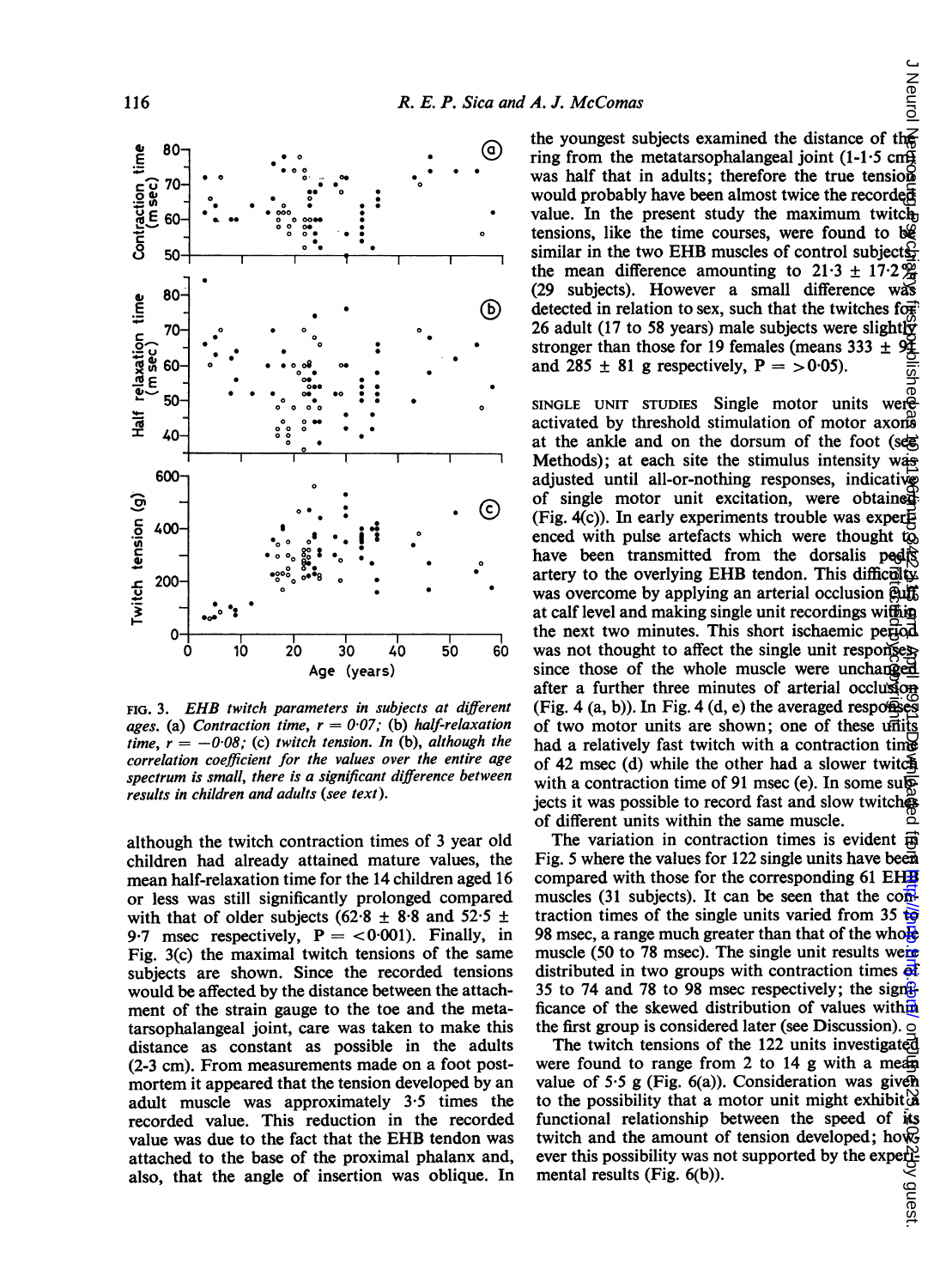

FIG. 4. EHB twitches; (a) and (b) are twitches of whole muscle before (a) and after (b) five minutes ischaemia. (c) Responses of muscle in a patient to threshold stimulation of deep peroneal nerve; 'all-or-nothing' behaviour suggests excitation of single motor units. (d), (e) Averaged responses of two motor units with different twitch speeds.

#### DISCUSSION

It has been known since the time of Ranvier (1873) that mammalian muscles differ considerably in their speeds of contraction and more recently similar observations have been made in man (Buller, Dornhorst, Edwards, Kerr, and Whelan, 1959; McComas and Thomas, 1968; Marsden and Meadows, 1970). Furthermore, studies in animals have shown that these differences result from variable proportions of 'fast' and 'slow' twitch units within muscles (Andersen and Sears, 1964; McPhedran et al., 1965; Wuerker et al., 1965; Burke, 1967). So far as human muscles are concerned, Buchthal and Schmalbruch (1969) have recorded the twitches of bundles of muscle fibres in the biceps and triceps muscles but nothing is known of the properties of individual motor units. In the present study we have found that it is possible to activate motor axons selectively and to record the ensuing motor unit twitches. Since, in 3

these experiments, the muscle was connected to the strain gauge through the naturally occurring length of tension, the twitches will have been affected by the added elasticity. Nevertheless, although the true twitch speeds and tensions will have been greater than those actually recorded, valid comparisons of the results for different units may still be made, since the lengths of tendon will have been approximately the same in different subjects. Furthermore in each subject it was possible to examine two units within the same muscle and to show that their properties were sometimes strikingly different.

In terms of contraction times, the pooled results fell into two groups. One group of units had relatively 'fast' twitches with contraction times of 35 to 74 msec, while the corresponding values of the 'slow' group were 78 to 98 msec. Similarly, in the cat fast and slow twitch motor units have been identified in the triceps surae (McPhedran et al., 1965; Wuerker et al., 1965; Burke, 1967) and intercostal muscles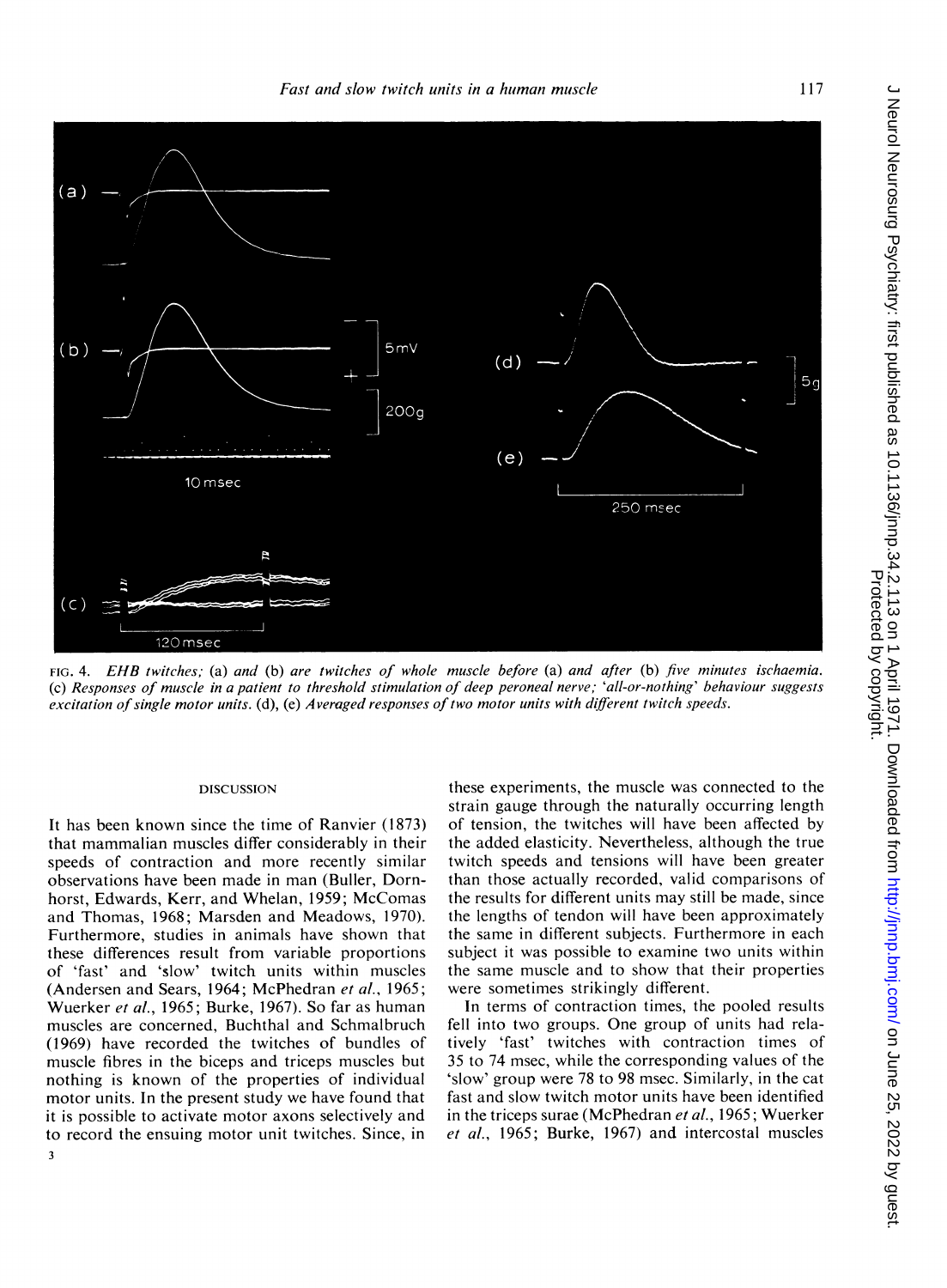

FIG. 5. Contraction times of single EHB motor units (shaded columns) compared with those of the entire muscles (black columns) in the same subjects.

(Andersen and Sears, 1964). In the present study, the contraction times of the two groups of units were rather slower than those reported in the cat, though this may have been due, at least in part, to the elasticity of the EHB tendon (see above). The skewed distribution of 'fast' contraction times in the human EHB was of interest and might have reflected the existence of two populations of units with overlapping twitch speeds. In this context, it is of interest that Stein and Padykula (1962) were able to distinguish clearly three types of muscle fibre in the rat on the basis of their histochemical staining reactions. Although <sup>a</sup> full histochemical study of the EHB muscle has not yet been undertaken, the myosin ATPase reaction has revealed at least two groups of fibres (Jennekens. 1971).

The mean contraction time of  $63.4 \pm 8.2$  msec for the whole EHB muscle in the present study was in good agreement with the value of  $67 \cdot 1 \pm 10 \cdot 4$ msec previously determined for EDB by <sup>a</sup> different technique (McComas and Thomas, 1968). In this earlier study, the first dorsal interosseus muscle of the hand had a similar twitch speed to EHB, while the frontalis muscle was faster and the lateral gastrocnemius slower. In view of the present findings concerning the properties of single units, it now seems reasonable to suppose that the frontalis muscle is composed mainly of fast twitch units,

while the gastrocnemius contains a large proportion<br>of slow ones. In the EDB muscle itself the single unit results suggest that there are rather more fast than slow twitch units, provided the stimulation technique did not favour excitation of axons belonging to the fast twitch units. Suggestive evidence from anotherp direction also supports this conclusion. Thus, in a 44 year old male patient with a neuropathy affecting type II muscle fibres exclusively, only 55 motor units were estimated in EDB compared with the control mean of 199 (McComas *et al.*, 1971); in this patient, the EHB contraction time was 98 msec.

There is, as yet, no evidence in man to indicate 90 100 the age at which there is completion of the difference tractering tractering the difference of their twitch speeds. It is known that in the newly born kitten $\frac{2}{9}$ 



FIG. 6. (a) Twitch tensions of 122 single EHB motor unity (mean = 5.5  $\pm$  2.2 g). (b) Relationship between contract tion time and tension developed in twitches of single motoR<br>ي units (r = 0·10).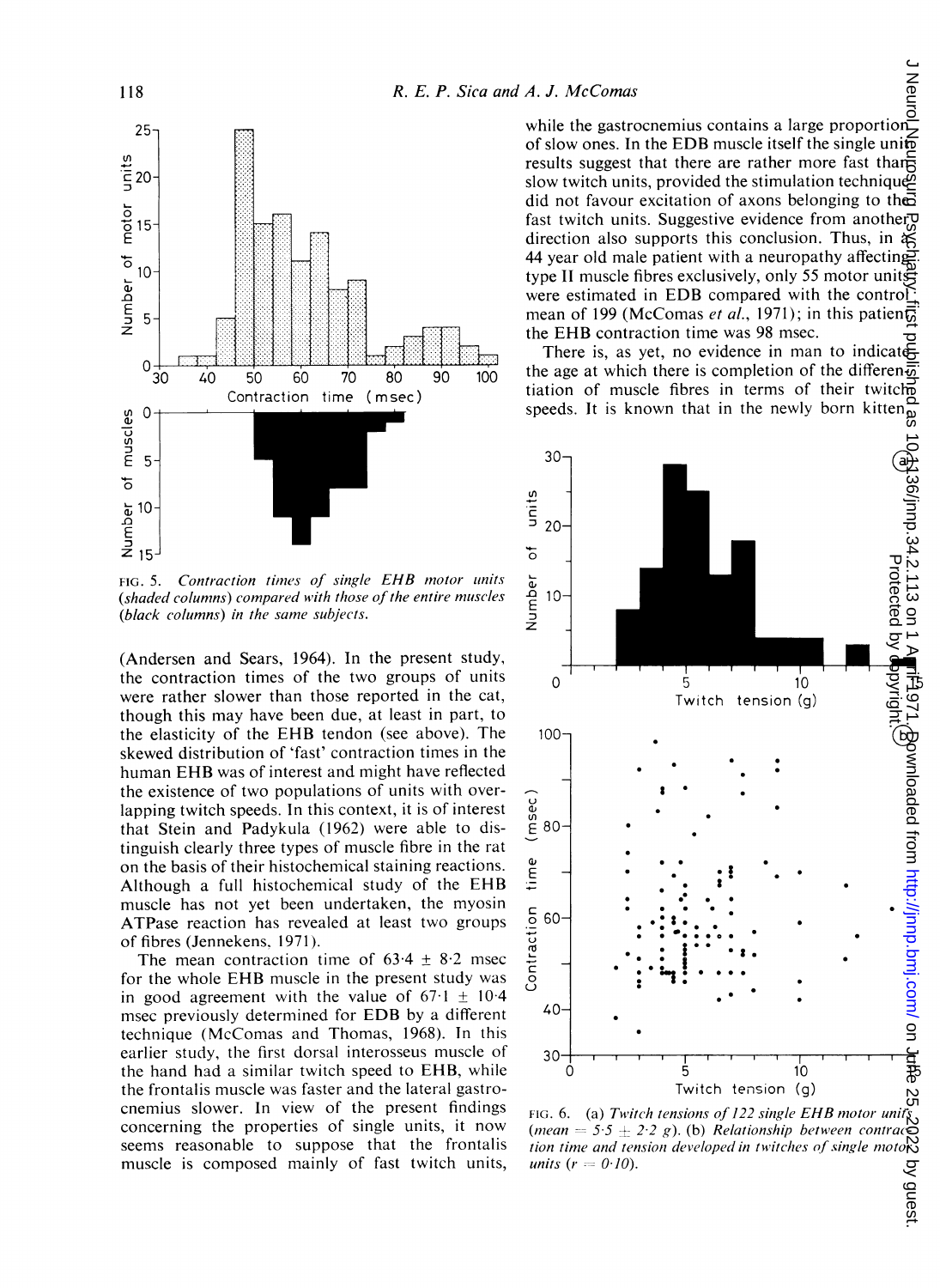for example, the twitches of all muscles are relatively slow and that those of certain muscles become progressively faster during the next few weeks (Buller, Eccles, and Eccles, 1960). The present results suggest that in man this maturation process is well advanced by the age of 3, since the twitch contraction times have already attained adult values.

The recorded values of twitch tension developed by individual motor units are of considerable interest and were found to range from 2 to 14 g. The real tensions would have been approximately 3-5 times greater than this, due to the mechanically disadvantageous insertion of the extensor tendon on to the proximal phalanx of the great toe (see Results). Although the tetanic responses of units were not investigated, it is probable that these would have been at least eight times greater than the twitch tensions; thus, the human adductor pollicis muscle possesses <sup>a</sup> shorter tendon than the EHB and was found to have twitch/tetanus ratios of  $0.125$  (Desmedt, 1967) and 0.094 (Slomić et al., 1968). If these considerations are taken into account, it is probable that some units in the human muscle can exert tetanic tensions as great as 400 g. In this study no correlation was observed between the twitch tension of a unit and its speed of contraction. In contrast, Burke (1967) found that, in the cat, slow units exerted relatively small tensions, while those of fast units varied considerably.

The twitch tensions of motor units are of interest in another respect, since they have enabled an estimate to be made of the number of units in EHB. Thus the mean motor unit twitch tension was  $5.5$  g, while that of the entire EHB was <sup>313</sup> g, suggesting that approximately 56 units were present. However the extensor hallucis brevis (EHB) is only one of four subdivisions of the extensor digitorum brevis (EDB) muscle belly. If each subdivision contained the same number of units, and if each unit exerted tension on only a single tendon, then the total number of units in EDB would be approximately 224—that is, 56  $\times$  4. This result is in good agreement with the value of 199  $\pm$  60 estimated by another physiological technique (McComas et al., 1971).

The influence of the naturally occurring length of tendon on the twitch amplitude has been mentioned already (see above). The results of this study suggest that, during ageing, either this influence becomes less or else some other structural change takes place within the muscle belly itself. Thus it was observed that, when the muscle was at its resting length, a much larger fraction of the maximum twitch tension could be exerted in an elderly subject than in a young one. This difference might be related, at least in part, to the loss of elasticity in tissues which is known to occur with ageing. The present results are of interest for another reason, since they show that the EHB muscle of <sup>a</sup> young subject is unable to develop its full twitch tension even when maximally stretched by plantar flexion of the great toe. This finding suggests that the correspondence generally thought to exist between the 'optimum' and 'resting' lengths of a muscle *in situ* is not present for all muscles, at least in young subjects.

We wish to acknowledge the generous help of Dr. M. J. Campbell and Mr. P. R. W. Fawcett during some of the early experiments; in addition, we are greatly indebted to Mr. C. Wallace, Mr. T. Blogg, and Mr. L. Smith for technical services and to Mrs. Y. Chisholm for secretarial assistance. Financial support was received from the Muscular Dystrophy Group of Great Britain, the Muscular Dystrophy Associations of America Inc. and the Medical Research Council. One of us (R.E.P.S.) held a British Council Scholarship.

#### REFERENCES

- Anderson, P., and Sears, T. A. (1964). The mechanical properties and innervation of fast and slow motor units in the intercostal muscles of the cat. J. Physiol. (Lond.), 173, 114-129.
- Buchthal, F., and Schmalbruch, H. (1969). Spectrum of contraction times of different fibre bundles in the brachial biceps and triceps muscles of man. Nature (Lond.), 222, 89.
- Brown, M. C., and Matthews, P. B. C. (1960). The effect on a muscle twitch of the back response of its motor nerve fibres. J. Physiol. (Lond.), 150, 332-346.
- Buller, A. J., Dornhorst, A. C., Edwards, R., Kerr, D., and Whelan, R. F. (1959). Fast and slow muscles in mammals. Nature (Lond.), 183, 1516-1517.
- Buller, A. J., Eccles, J. C., and Eccles, R. M. (1960). Differentiation of fast and slow muscles in the cat hind limb. J. Physiol. (Lond.), 150, 399-416.
- Burke, R. E. (1967). Motor unit types of cat triceps surae muscle. J. Physiol. (Lond.), 193, 141-160.
- Desmedt, J. E. (1967). The isometric twitch of human muscle in the normal and the dystrophic states. In *Exploratory* Concepts in Muscular Dystrophy and Related Disorders, pp. 224-231. Edited by A. T. Milhorat. Excerpta Medica Foundation: Amsterdam.
- Desmedt, J. E., and Hainaut, K. (1968). Kinetics of myofilament activation in potentiated contraction: staircase phenomenon in human skeletal muscle. Nature (Lond.), 217, 529-532.
- Jennekens, F. G. I. (1971). In preparation.
- Magladery, J. W., and McDougal, D. B. Jr. (1950). Electrophysiological studies of nerve and reflex activity in normal man. I. Identification of certain reflexes in the electromyogram and the conduction velocity of peripheral nerve fibres. Bull. Johns. Hepk. Hosp., 86, 265-290.
- Marsden, C. D., and Meadows, J. C. (1970). The effect of adrenaline on the contraction of human muscle. J. Physiol. (Lond.), 207, 429-448.
- McComas, A. J., Fawcett, P. R. W., Campbell, M. J., and Sica, R. E. P. (1970). Electrophysiological estimation of the number of motor units within a human muscle. J. Neurol. Neurosurg., Psychiat., 34, 121-131.
- McComas, A. J., and Thomas, H. C. (1968). Fast and slow twitch muscles in man. J. neurol. Sci., 7, 301-307.